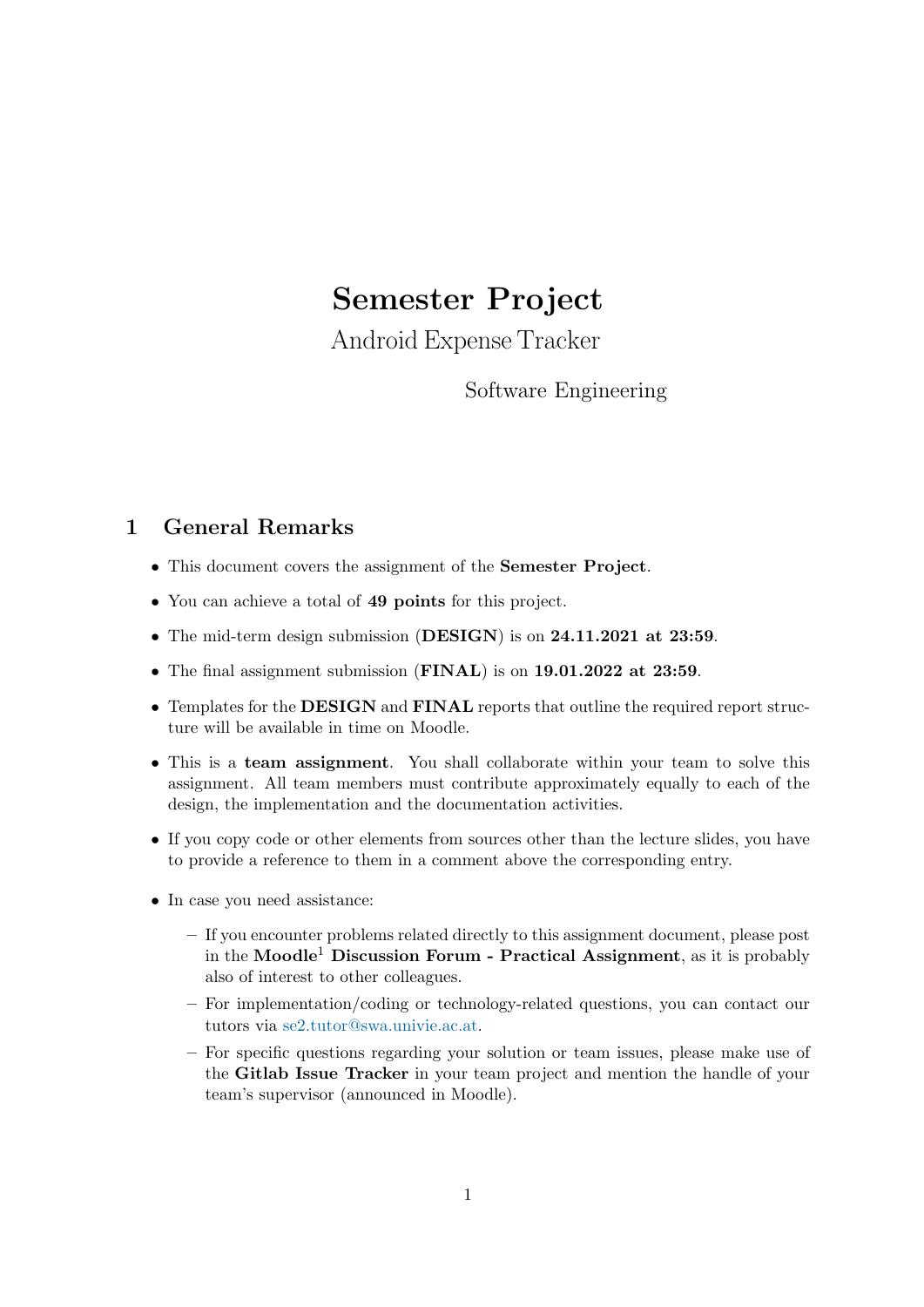- You can discuss your inquiries regarding the practical part with the supervisors during the online project question/answer sessions in Moodle. To manage the sessions effectively, please write your questions in a **Gitlab Issue** and mention the handle of your team's supervisor at the latest two hours before the session.
- $-$  As a last resort, you can contact the course email: [se2@swa.univie.ac.at.](mailto://se2@swa.univie.ac.at)

# 2 Git[Lab Submission] System

Development for this assignment is to be undertaken in the faculty GitLab system at

<https://git01lab.cs.univie.ac.at/> into your GitLab Team Project (repository) located in the Gitlab subgroup: VU Software Engineering 2 / Students / 2021W. All individual contributions to the project should be regularly updated. If you use branches, these should be regularly merged into the master branch which will contain the current state of your project. At the respective deadline, the master branch is archived automatically to a special branch for each of the DESIGN and FINAL submissions, which will be submitted for grading.

#### 2.1 Plagiarism

We remind you that all of your submissions, implementations, designs etc. shall be created by you and your team members. Your submission may be subject to an automated plagiarism check for verification purposes. Do not use solutions from previous semesters, other teams, the Internet, or any other third party, as this would count as plagiarism and you would be directly given an "X" for the entire course. Code parts from Internet sites like Stack Overflow can be used, but must be clearly marked as copied solution parts (put a comment both at the start and the end of each copied part).

### 3 Semester Project: Android Expense Tracker

The goal of this project is to create an Android expense tracking application to manage and report financial activities for multiple accounts. Users should be able to view their account balances and keep track of cash inflows and outflows. By tracking income and expenses by type (category) users get an overview about their financial status and gain useful insights about their spendings.

Your assignment is to collaboratively develop a high-quality software solution that fulfills the requirements listed below. Focus on how to write and structure your source code cleanly, on correctly and reasonably applying design patterns, and on how to determine, track, and gain insights from code metrics. Java is the accepted language of the project. If you would like to use another langauge, it must be approved by your supervisor.

#### 3.1 Design and Implementation Hints

To get familiar with core concepts of the Android framework and to get started with Android App development, we recommend to go through our hints and FAQs available in Moodle (see Section "Practical Part", "Hints and FAQs").

One important design decision in Android App development is how to properly structure your code alongside its necessary integration with the Android framework. Please study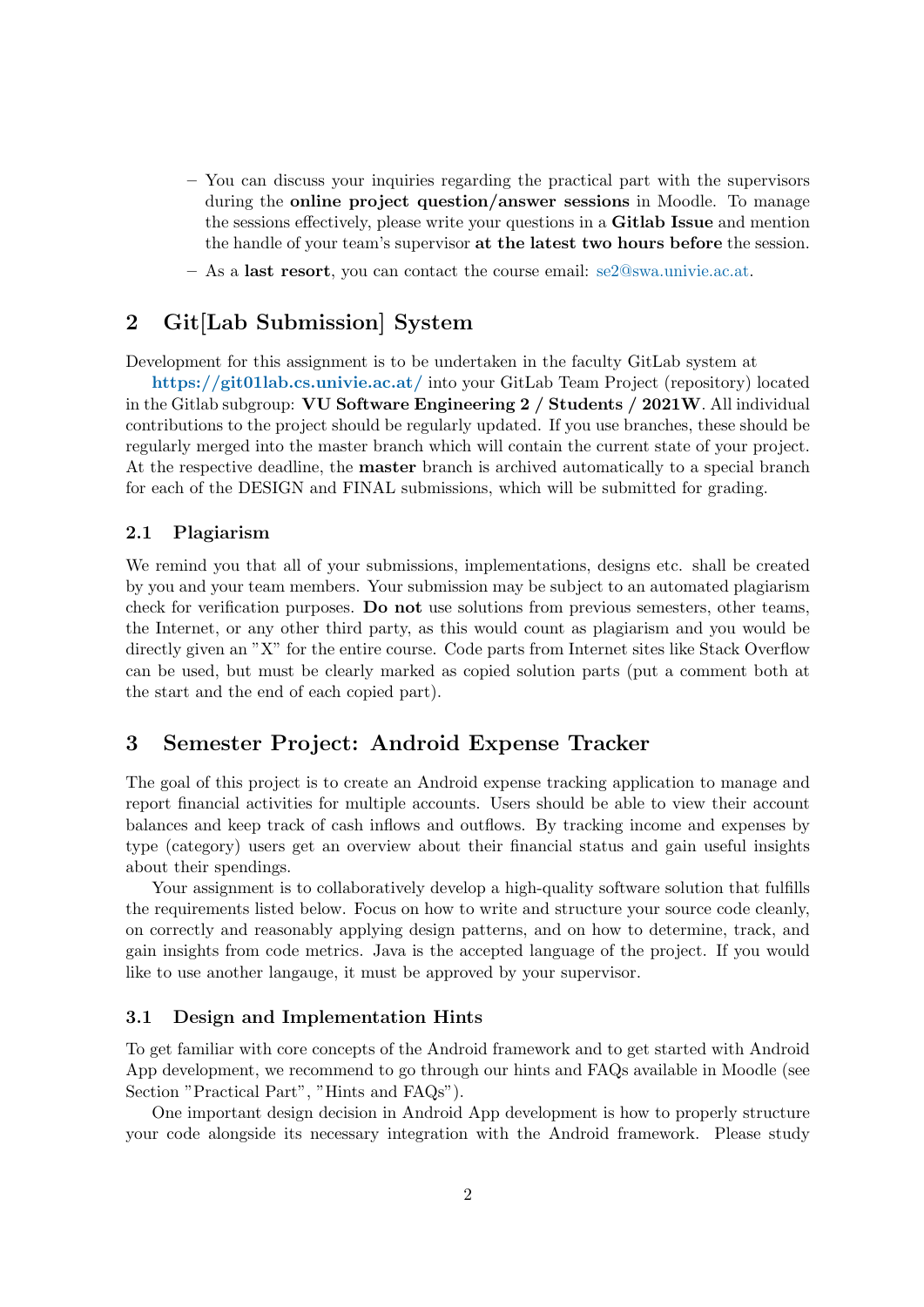the "Guide to app architecture"[2](#page-0-0) and follow recommendations and best practices, if in your opinion applicable and reasonable. In particular, you may want to consider adopting the **Model-View-Controller design pattern**<sup>[3](#page-0-0)</sup> but carefully decide whether your App needs to access remote data sources and if it makes sense to also use a repository.

Note that lower-level parts of some of the required functionality (related to, e.g., UI, persistence) are often well supported by the Android SDK or open-source libraries. Hence we recommend for such lower-level parts to make use of the available functionality in your technology stack and/or extend your technology stack appropriately by an external library.

#### 3.2 Requirements

#### General Design Requirements (GDRs)

GDR1 You must apply object-oriented design.

**GDR2** Minimum requirements for object-oriented assets in your project<sup>[4](#page-0-0)</sup>:

- At least 1 interface (with one or more implementations)
- At least 5 classes (implementing the application logic)
- At least 1 abstract class (with subclasses)
- At least 1 custom exception class (with usages in your code)
- At least 1 level of depth in inheritance

GDR3 Apply principles of and follow best practices for object-oriented design, such as:

- Use data encapsulation
- Use inheritance, abstraction and polymorphism properly.
- Favor object composition over class inheritance
- Use exception handling
- Program to an interface, not an implementation
- Follow the principles of strong cohesion and loose coupling

#### Functional Requirements (FRs)

- FR1 Accounts: Users should be able to create accounts with account data and account types (e.g. Cash, Bank Account, Card, Stock). Accounts can be updated (changed) or deleted. All transactions from FR3 belong to accounts.
- FR2 Categories: Users should be able to assign categories to income (e.g. Salary, Dividend) and expenses (e.g. Food, Transportation, Education). They can create new categories, rename, or delete existing ones. When a category is deleted that is still in use, it shall not be usable on new transactions anymore but still exist for the transactions that are in use. Optionally, you can also support sub-categories.

 $^{2}$ <https://developer.android.com/jetpack/guide>

 $^3$ <https://en.wikipedia.org/wiki/Model%E2%80%93view%E2%80%93controller>

<sup>4</sup>These requirements relate to ensuring the existence of certain minimalistic components; a reasonable solution surpasses these requirements.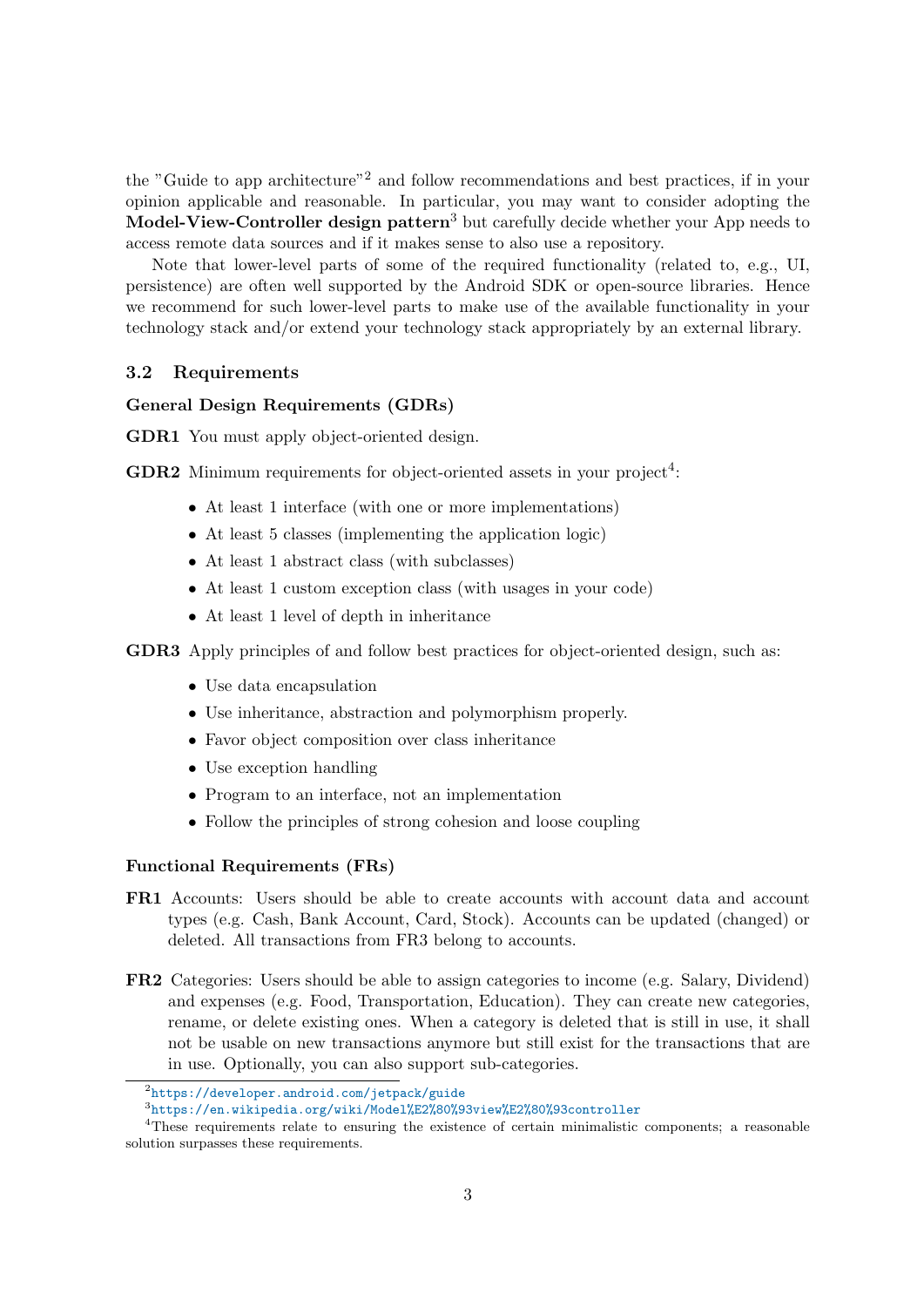- FR3 Transactions: Users should be able to track income and expense transactions. Income and expenses can be categorized using the categories from FR2. Transactions belong to accounts from FR1. Existing transactions can be changed and deleted.
- FR4 CRUD<sup>[5](#page-0-0)</sup> functionality for persistent storage is required for FR1, FR2, FR3.
- FR5 Reports: A view summary of transactions (income and expenses) grouped by category over the different accounts and given time periods (user-defined, daily, monthly, yearly) must be supported and augmented with at least two graphical representations (e.g., as pie/bar/line charts).
- FR6 Spending Limit: A warning shall occur if the current account balance is reaching a predefined account threshold.

#### Quality Requirements (QRs)

- QR1 Comment your code and provide a code documentation in an appropriate manner (e.g., use JavaDocs for Java).
- **QR2** Your implementation must be in compliance with a style guide (e.g., use Google Java Style Guide<sup>[6](#page-0-0)</sup> for Java)
- QR3 Use common coding practices (see lecture slides).
- QR4 Use defensive programming (see lecture slides).
- QR5 Use key design principles (see lecture slides).
- QR6 Make sure that your implementation works properly by testing it thoroughly (e.g., using JUnit). Your testcases have to verify that your implementation meets all FRs. Consider applying other quality measures during development such as UI testing, manual testing, code reviews, etc. (see lecture slides for more details).
- $QR7$  $QR7$  Your implementation must use at least 8 different design patterns<sup>7</sup> from the following list, where each pattern must be used at least once wherever appropriate. Although some frameworks may already contain default implementations for some of the patterns, you must provide and use your own implementation.
	- Strategy Pattern
	- Observer Pattern
	- Decorator Pattern
	- Factory Method Pattern / Abstract Factory Pattern
	- Iterator Pattern
	- Composite Pattern
	- Proxy Pattern

 $5$ [https://en.wikipedia.org/wiki/Create,\\_read,\\_update\\_and\\_delete](https://en.wikipedia.org/wiki/Create,_read,_update_and_delete)

<sup>6</sup> <https://google.github.io/styleguide/javaguide.html>

<sup>7</sup>You are advised to familiarize yourself with the lecture material about design patterns in Moodle ahead of the actual lecture dates.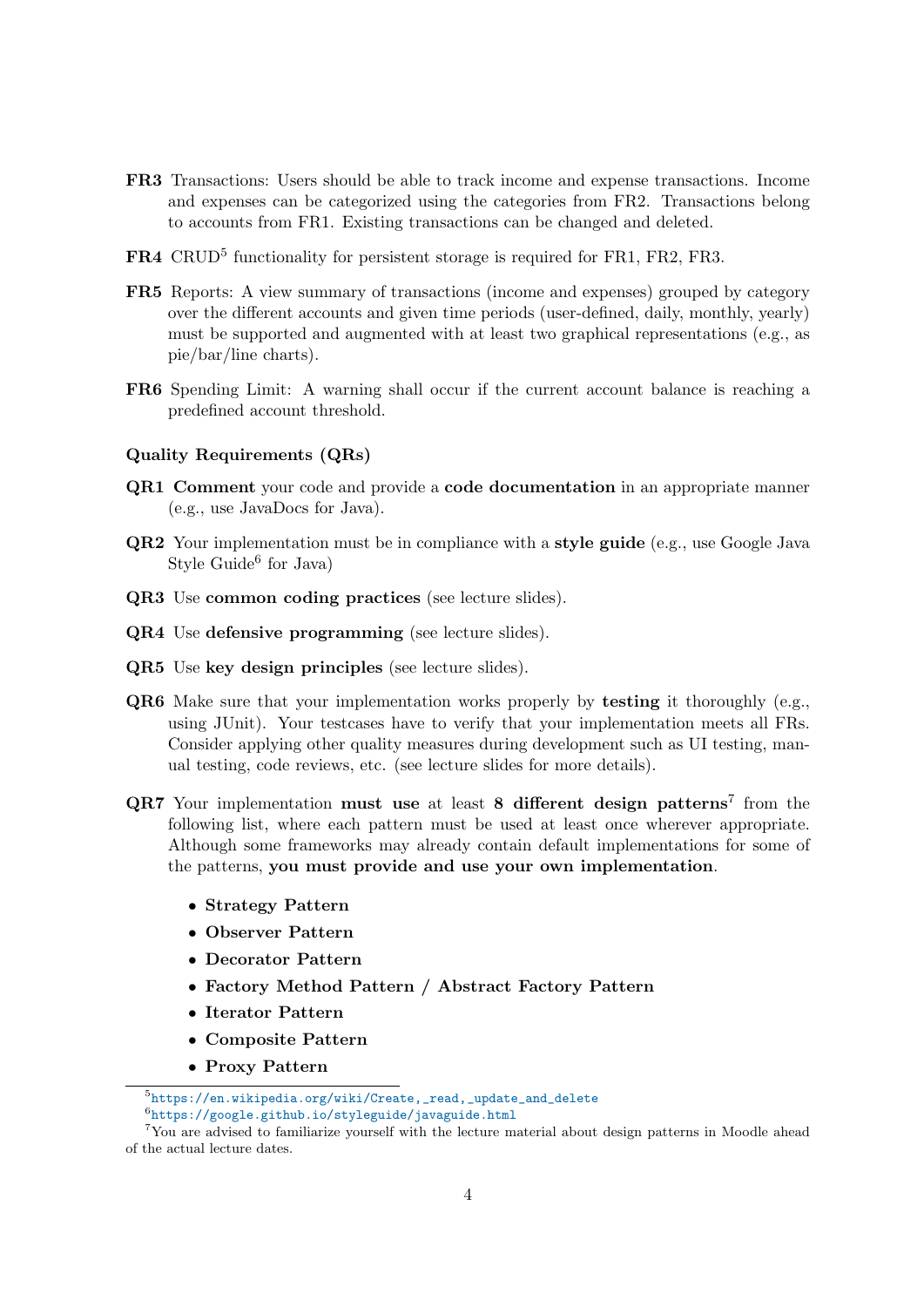- Adapter Pattern
- Facade Pattern
- Template Method Pattern

## 4 Submission

Only material that has been submitted in time, i.e., pushed to your GitLab Team Project in the master branch, and following the naming conventions will be taken into consideration. Provide your Android App not only in source code, but also explicitly include the Android Package Kit (APK) file and specify in the report an Android Virtual Device (AVD) configuration (hardware profile, system image) where the APK is supposed to run well.

For grading we rely in large parts on your provided documentation. Hence, we suggest to ensure that all documentation describes your system design and implementation concisely and includes the requested information.

### 4.1 Mid-Term Design Submission (DESIGN)

#### Deadline 24.11.2021 at 23:59

#### The DESIGN submission shall include the following artifacts in the root directory:

- implementation A folder containing your current (skeleton like, possibly incomplete, but already compileable and executable/testable) implementation (including generated documentation, test cases, etc.). Provide the Android Application Package (APK) and do not bundle your code in archives like .zip, .7z, .rar, etc. The implementation for DESIGN shall adhere at minimum to the following:
	- All general design requirements (GDRs) must be met.
	- Provides basic functionality, i.e., a rudimentary coverage of the FR1, FR2, and FR3 requirements.
	- Contains an implementation of at least two of the patterns mentioned in QR7.

report design.pdf A single  $PDF$  file report on your current project status, with the following compulsory contents:

- A design draft of the design approach regarding a possible implementation of the given task considering the application of design patterns. This should include one or more UML class diagrams, depicting the planned class layout. Further include a description of the used technology stack (e.g., Android Jetpack, other libraries/frameworks).
- Design patterns discussing how and in what context you applied the (at least) two selected design patterns in your current code.
- A planned distribution of design patterns among team-members, which, in case of approval by your supervisor, will be implemented individually for FINAL. Please indicate in your DESIGN deliverable which two design patterns will be realized by each student for the final submission.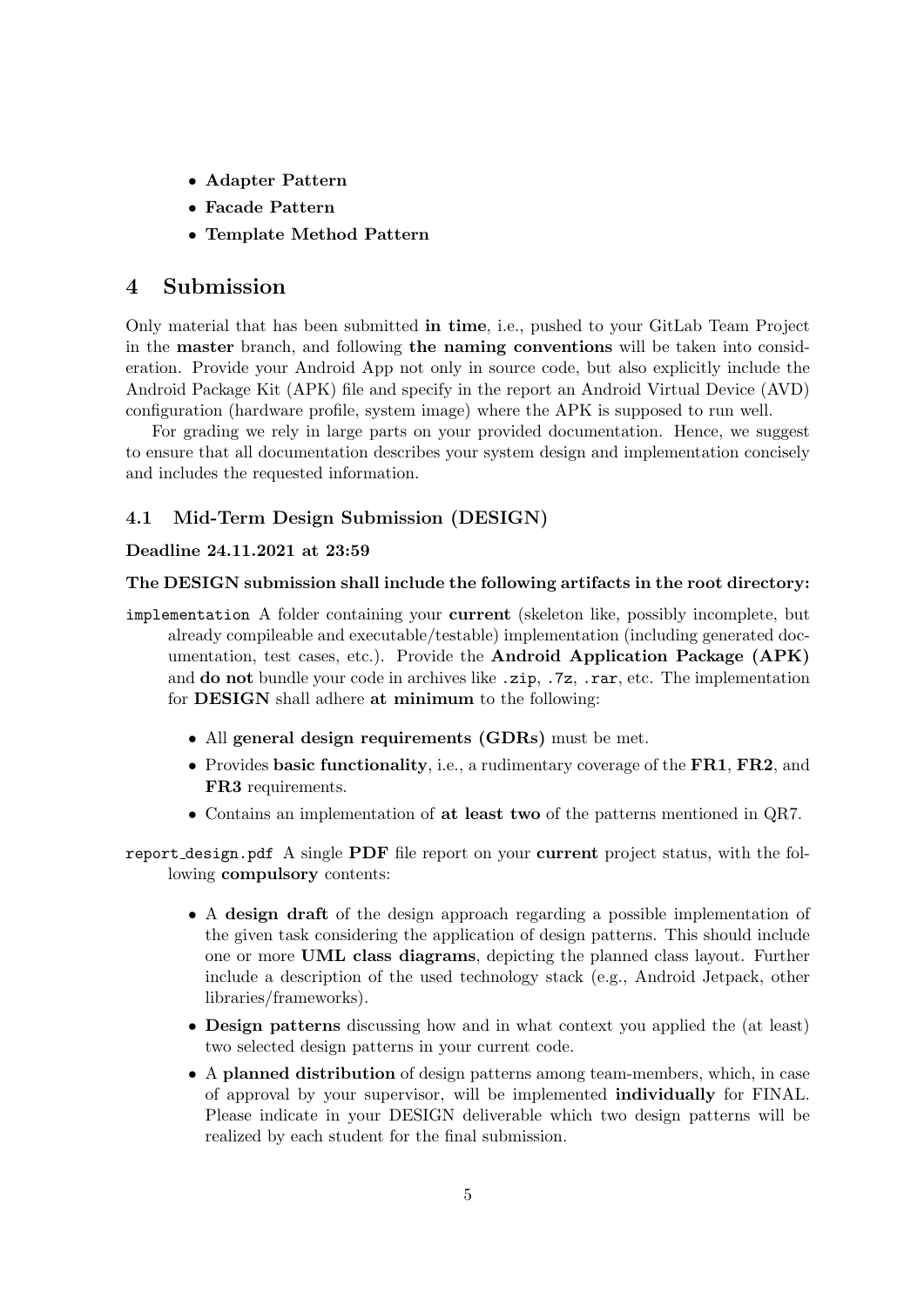• Code metrics (number of packages, lines of code, comment lines of code, number of classes, code bugs) covering your current implementation. It is expected that a work in progress will show a number of bugs; you are encouraged to use one or more static code analysis tools (e.g., the default lint tool<sup>[8](#page-0-0)</sup> provided by Android Studio) and discuss the findings in the report.

The **DESIGN** submission will be graded with up to 15 **Points**, with up to 7 **points** for the quality of your report and up to 8 points for the extent and quality of your implementation. If the minimum functional requirements are not met, the implementation part will be graded with 0 points.

In any case, we strongly recommend that you have at least a rudimentary implementation of all functional requirements ready by the DESIGN deadline, so that afterwards you can focus on improving your solution regarding QRs with the techniques learned in the lectures.

#### 4.2 Final Assignment Submission (FINAL)

#### Deadline 19.01.2022 at 23:59

#### The FINAL submission shall include the following artifacts in the root directory:

- implementation A folder containing your final implementation (including javadoc, test cases, etc.). Provide the Android Application Package (APK) and do not bundle your code in archives like .zip, .7z, .rar, etc. The implementation for FINAL shall adhere to all of the following:
	- All general design requirements (GDRs) must be met.
	- All functional requirements (FRs) must be met.
	- All quality requirements (QRs) must be met.
- report final.pdf A single PDF file report on your final project status, with the following compulsory contents:
	- Design patterns discussing where the required design patterns occur in your solution. Discuss in detail the occurrence of each design pattern in the code. Support the decision to use a specific pattern with compelling arguments.
	- Create UML diagrams to illustrate how the patterns have been applied and include relevant code snippets from your implementation. It is mandatory that the UML diagrams, the code snippets, and the source code are consistent. Each team member is responsible for the documentation of their specified two design patterns
	- Coding practices describing how and to what extent you have considered coding practices. Discuss and show examples from your code.
	- Defensive programming about how and to what extent you have considered defensive programming. Discuss and show examples from your code.

<sup>8</sup> <https://developer.android.com/studio/write/lint>